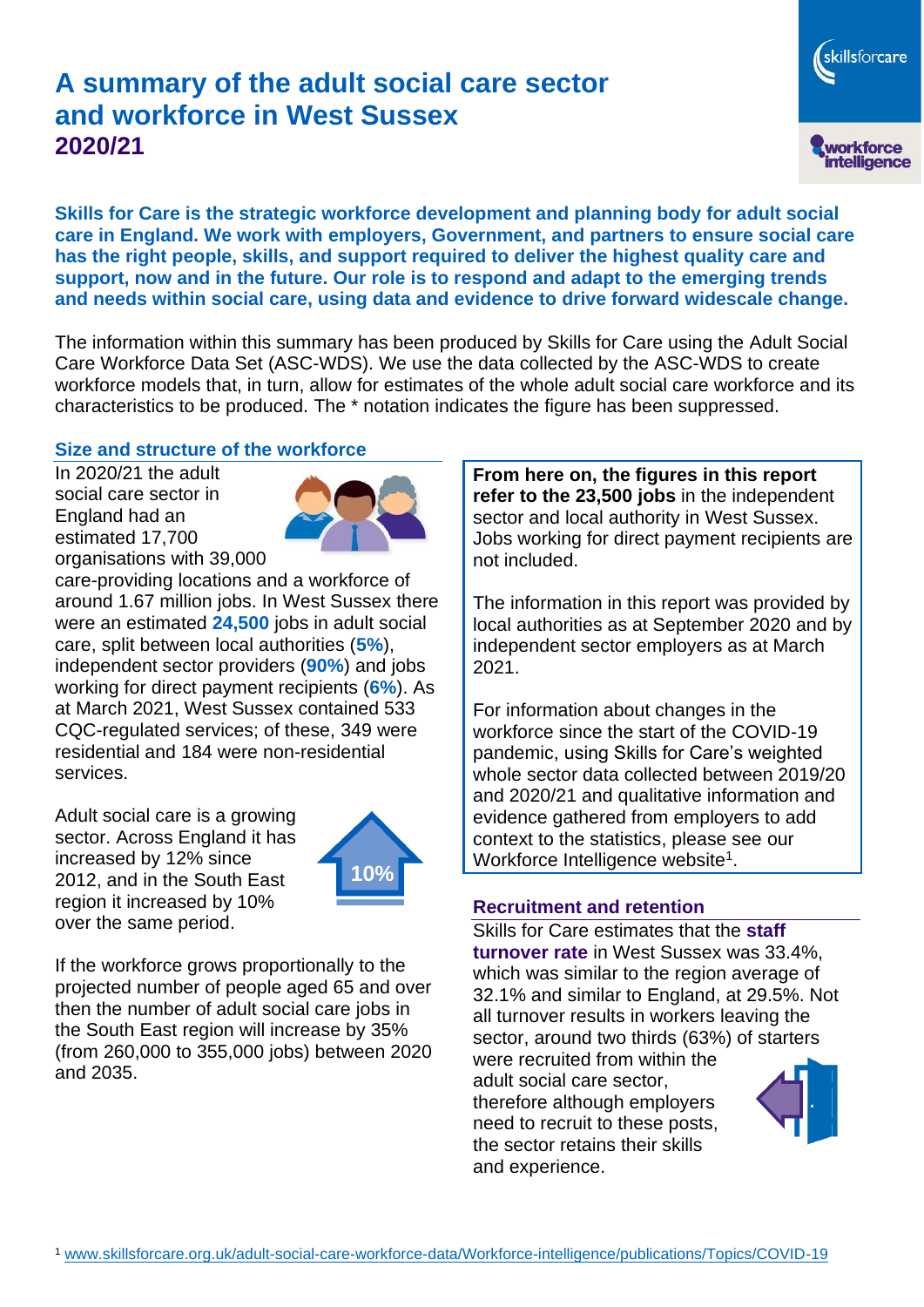Adult social care has an experienced 'core' of workers. Workers in West Sussex had on average **8.8 years of experience in the sector** and 79% of the workforce had been working in the sector for at least three years.

Using both workforce intelligence evidence and our links with employers and stakeholders across England, we know that recruitment and retention is one of the largest issues faced by employers. We have many resources and tools available to help, for example the 'Values-based recruitment and retention toolkit'<sup>2</sup> and 'Seeing potential: widen your talent pool'. <sup>3</sup> For more information please visit: [www.skillsforcare.org.uk/recruitment-retention](http://www.skillsforcare.org.uk/recruitment-retention)

### **Employment information**

We estimate West Sussex had **23,500** adult social care jobs employed in the local authority and independent sectors. These included 1,700 managerial roles, 1,100 regulated professionals, 16,500 direct care (including 14,000 care workers), and 3,800 other-non-care proving roles.

The average number of **sickness days** taken in the last year in West Sussex was 8.8, (8.7 in South East and 9.5 across England). With an estimated directly employed workforce of 20,500, this would mean employers in West Sussex lost approximately **181,000 days to sickness in 2020/21**. In England levels of staff sickness have nearly doubled over the course of the pandemic between 2019/20 and 2020/21, in total around 6 million extra days were lost to sickness than in the year before.

Around one quarter (23%) of the workforce in West Sussex were on zero-hours contracts. Around a half (54%) of the workforce usually worked full-time hours and 46% were parttime.

# **Chart 1. Proportion of workers on zero hours contracts by area**

| England            | 25%        |
|--------------------|------------|
| South East         | 24%        |
| <b>West Sussex</b> | <b>23%</b> |

### **Workforce demographics**

The majority (82%) of the workforce in West Sussex were female, and the average age was 43.8 years old. Workers aged



24 and under made up 10% of the workforce and workers aged over 55 represented 27%. Given this age profile approximately 6,200 people will be reaching retirement age in the next 10 years.

Nationality varied by region, in England 83% of the workforce identified as British, while in the South East region this was 77%. An estimated 80% of the workforce in West Sussex identified as British, 12% identified as of an EU nationality and 8% a non-EU nationality, therefore there was a higher reliance on EU than non-EU workers.

#### **Pay**



Table 1 shows the full-time equivalent annual or hourly pay rate of selected job roles in West Sussex (area), South East (region) and England. All figures

represent the independent sector as at March 2021, except social workers which represent the local authority sector as at September 2020. At the time of analysis, the National Living Wage was £8.72.

#### **Table 1. Average pay rate of selected job roles by area**

|                                 | England | Region  | Area    |
|---------------------------------|---------|---------|---------|
| Full-time equivalent annual pay |         |         |         |
| Social Worker <sup>t</sup>      | £37,100 | £37,500 | £34,400 |
| Registered nurse                | £33,600 | £35,000 | £34,900 |
| Hourly pay                      |         |         |         |
| National Living<br>Wage         | £8.72   | £8.72   | £8.72   |
| Senior care worker              | £10.00  | £10.22  | £10.19  |
| Care worker                     | £9.29   | £9.46   | £9.62   |
| Support and<br>outreach         | £9.53   | £9.62   | £9.31   |

†Local authority social workers only.

Please note that pay varies by sector, with local authority pay generally being higher than independent sector pay.

[www.skillsforcare.org.uk/vba](http://www.skillsforcare.org.uk/vba)